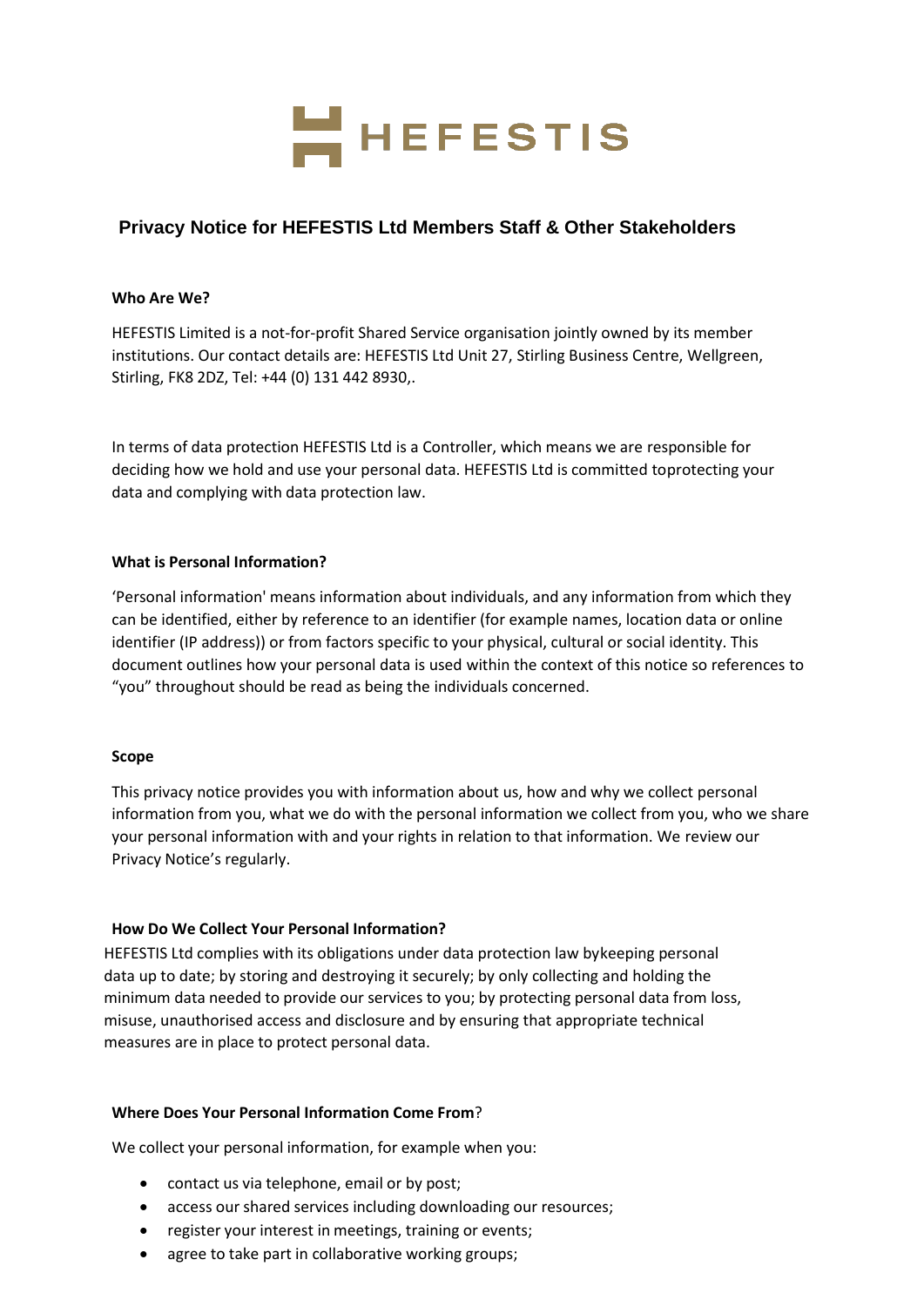• receive your personal data from third parties, for example, employers (the organisation you work for), sectoral professional groups, national strategic bodies and government organisations operating across the sector, or other organisations.

If you would like more information on the source of your personal information, please contact us using the details at the end of this document.

# **What Types of Personal Information Do We Collect?**

The details of the personal information we may collect, in addition to the reasons and lawful basis for processing, are shown in Table 1. We do not collect any special category data, as defined under data protection law, such as health data, political and religious beliefs. Our products and services are not aimed at children.

# **How Do We Share Your Personal Information?**

We may share your personal information with the following parties:

- With our employees and/or professional advisors;
- HEFESTIS Ltd member institutions;
- With third-party providers under contract (acting as a Data Processor under our instruction), specifically [APUC](http://apuc-scot.ac.uk/) Ltd who provide our HR and Finance services;
- The Information Commissioner's Office;
- To prevent fraud and other criminal offences or because of a Court Order, for example HMRC, the police.

# **What is the Lawful Basis for Processing your Personal Data**

HEFESTIS Ltd will process data in order to fulfil its wide-ranging obligations for delivery of its core purpose for its member institutions and services. Depending on the activity your data is used for, we will rely on one or more of the following conditions for processing:

- a legitimate interest;
- performance of a contract.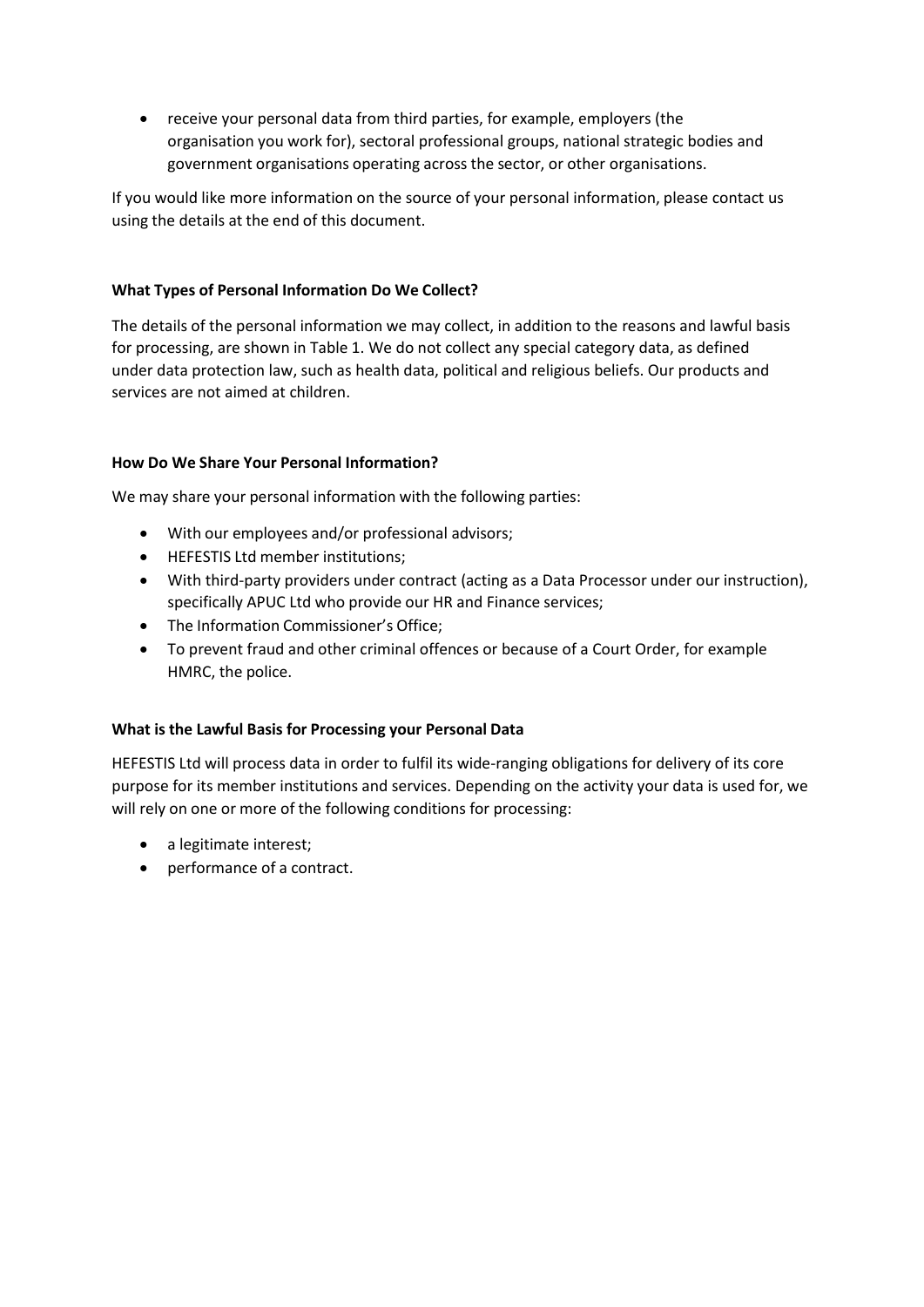### **How Long Will We Keep Your Personal Data?**

We keep your personal information only for as long as is necessary for the purposes for which we process your personal information in-line with our retention schedule. These purposes are listed in Table 1.

We will only retain your personal information for as long as necessary to fulfil the purposes for which we collected it, including to satisfy any legal, accounting or reporting requirements.

We will retain your personal information for the time that you remain a member of HEFESTIS Ltd or until you notify us that you or one of your staff members has left the organisation. We routinely update our email subscriber lists to ensure those who are not engaged are removed.

### **What Are Your Rights Regarding Your Personal Data?**

Under data protection law, you have a number of rights in relation to your information, including:

- your right to be informed of how your data is being processed, (as in this privacy notice);
- your right to access and obtain a copy of your data on request, often referred to as a subject access request;
- your right to ask an organisation to change incorrect or incomplete data;
- your right to ask an organisation to delete or stop processing your data under certain circumstances;
- your right to object to the processing of your data under certain circumstances;
- your right to data portability and in relation to automated decision making and profiling.

Further details about your privacy rights can be found on the Information Commissioner's Office websit[e here.](https://ico.org.uk/your-data-matters/)

### **How Will We Keep Your Data Safe?**

We will ensure that we have in place appropriate technical and organisational measures to prevent unauthorised or unlawful processing of personal data and against accidental loss or destruction of your personal information.

These security measures include:

- hard copy records and manual files are kept to a minimum, where required these will be kept in locked filing cabinets;
- electronic records are kept in an electronic filing system with access restricted to HEFESTIS Ltd staff on a need-to-know basis;
- appropriate cyber security measures, including accreditation to relevant cyber security standards.

When we use third party organisations to process information on our behalf, we ensure they are compliant with UK GDPR & relevant data protection legislation as outlined in our contract(s) with them, where they will only process information on our written instruction.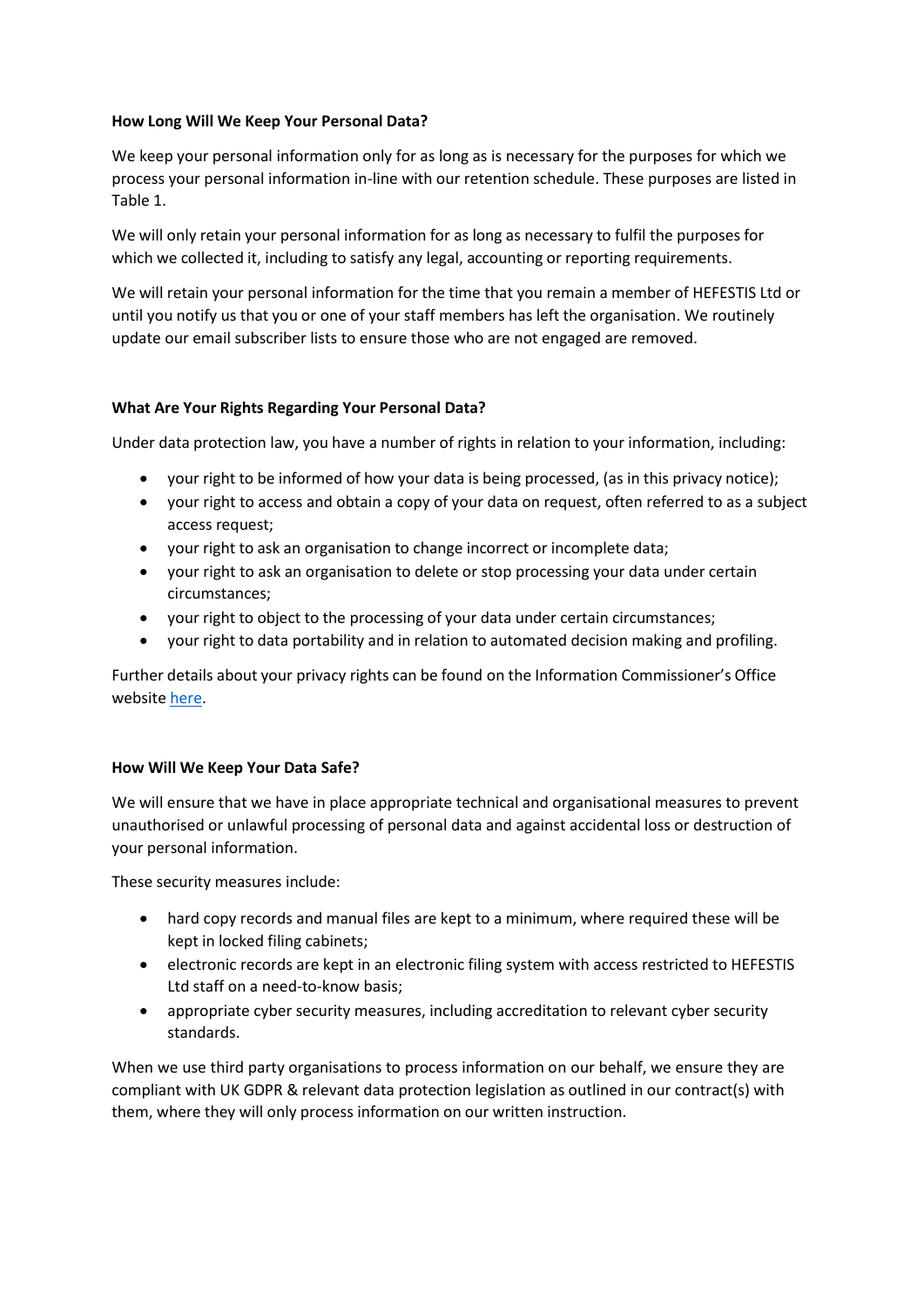### **Further Information**

If you have any questions about how we collect, store or use your information, or you would like to update the information we hold about you, please contact: Dr Mairead Wood, HEFESTIS Ltd Unit 27, Stirling Business Centre, Wellgreen, Stirling FK8 2DZ. E-mail: [mwood@hefestis.ac.uk](mailto:mwood@hefestis.ac.uk)

We aim to resolve all complaints internally via our Data Protection Officer, but you do have the right to lodge a complaint with the Information Commissioner's Office using their website <https://ico.org.uk/make-a-complaint> or by phone on 0303-123-1113. Alternatively, you can email [casework@ico.org.uk](mailto:casework@ico.org.uk) or write to them: Information Commissioner's Office, Wycliffe House, Water Lane, Wilmslow, Cheshire. SK9 5AF.

# **Table 1: Personal Information, Reason and Lawful Basis for Processing**

| <b>Reason for processing your</b><br>personal information                                                                                                                                                                                                                                                                                                            | Legal basis for processing, and<br>legitimate interest (where<br>applicable)                                                                                                                              | Your personal information                                                                                            |
|----------------------------------------------------------------------------------------------------------------------------------------------------------------------------------------------------------------------------------------------------------------------------------------------------------------------------------------------------------------------|-----------------------------------------------------------------------------------------------------------------------------------------------------------------------------------------------------------|----------------------------------------------------------------------------------------------------------------------|
| To communicate with<br>you and to facilitate<br>communication<br>between you and other<br>people<br>To contact you at your<br>$\bullet$<br>business email address<br>about our events,<br>reports, topical articles<br>and services<br>To maintain records of<br>prospective, current and<br>past clients and our<br>suppliers                                       | To enter or carry out the<br>$\bullet$<br>contract<br>For our legitimate interests<br>$\bullet$<br>including:<br>- Business administration;<br>- Ensure compliance with<br>our policies and<br>procedures | Name, address, telephone<br>$\bullet$<br>and e-mail addresses;<br>• Work address/location                            |
| For organisational planning,<br>& development<br>To conduct business<br>operations including<br>delivering our shared<br>services and managing our<br>contracts, communicating<br>information relating to our<br>shared services including<br>training and events;<br>To provide membership<br>$\bullet$<br>benefits<br>To send you feedback<br>$\bullet$<br>surveys | To enter or carry out the<br>$\bullet$<br>contract<br>For our legitimate interests<br>$\bullet$<br>including:<br>- Business administration;<br>- Ensure compliance with<br>our policies and<br>procedures | Contact details, including<br>$\bullet$<br>name, address, telephone<br>and e-mail addresses<br>Work address/location |